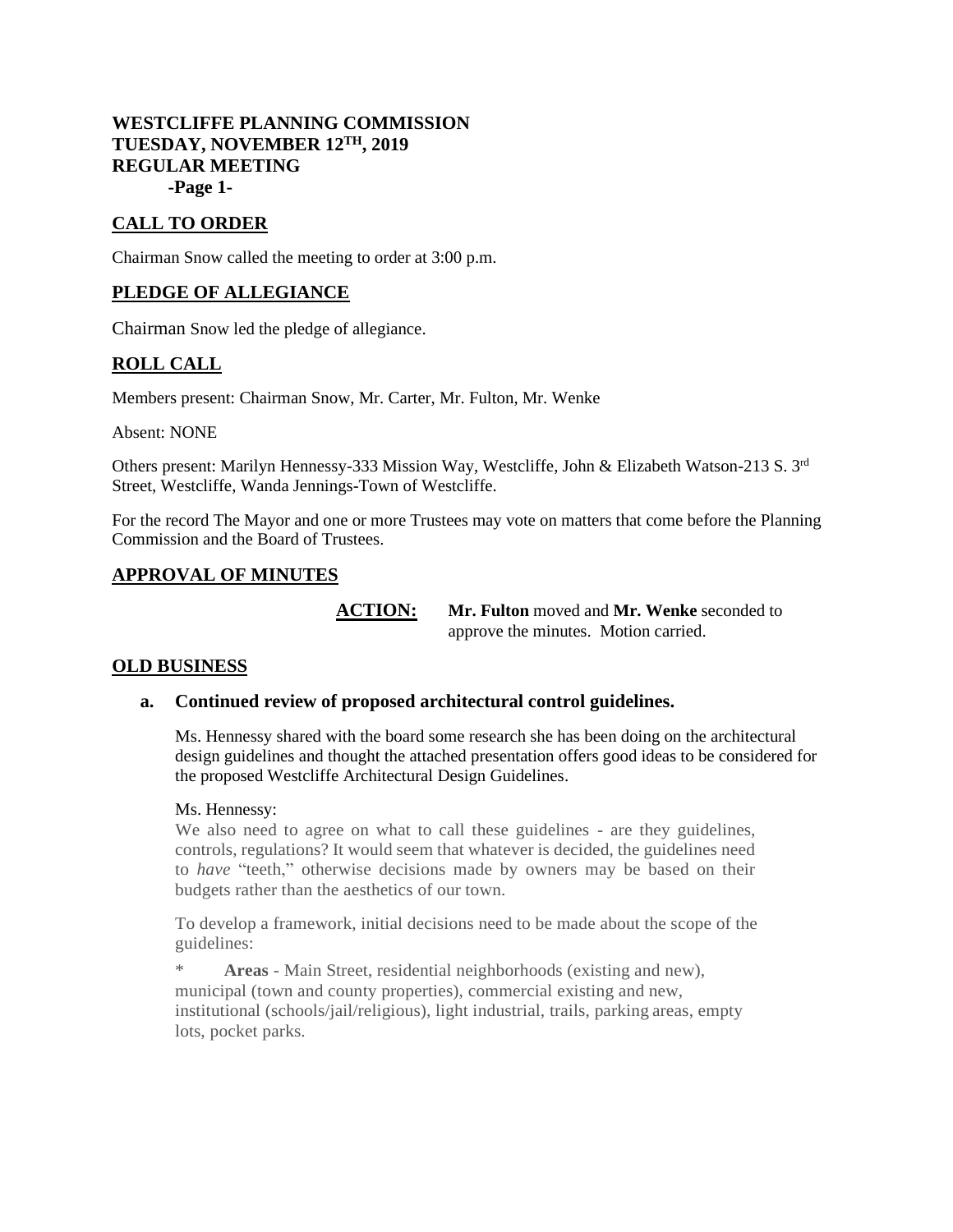# **WESTCLIFFE PLANNING COMMISSION TUESDAY, NOVEMBER 12th, 2019 REGULAR MEETING**

 **-Page 2-**

# **OLD BUSINESS CONTINUED**

\* **Scope** - architectural character of buildings, signage (building/informational/directional), landscaping, lighting/Dark Skies, color palette, historic preservation, context, character, theme, sustainable, aesthetics, scale, ambience, form, materials, finishes, quality. How will these *guidelines* be *incorporated in* the *Westcliffe* Strategic Plan and *Master Plan? How* to *coordinate with community* groups and organizations like the High Attitude Garden Club, Sangres Art Council, Westcliffe Center for the Performing Arts, etc?

Authority - are the guidelines suggestions or requirements? Who will review the proposed designs/changes beyond Mike Carter and the Town Trustees? Are these to be regulations that establish an aesthetic framework?

**Budget** - cost to develop the guidelines (photos, drawings, color palette, etc) and print copies, also add to Town of Westcliffe website.

These are my initial thoughts. Perhaps you can present these or other ideas at today's Planning Commission meeting, so that the planning commission members know forward action is underway.

b. Chairman Snow decided that Mr. Fulton and Ms. Hennessey from the Architectural Committee come back in January for more discussion.

# **NEW BUSINESS**

**a. Consideration of approving Use by Special Review Permit at 213 S. 3rd Street for a short-term rental, VRBO/Airbnb.**

> **ACTION: Mr. Fulton** moved and **Mr. Wenke** seconded to approve Use by Special Review Permit at 213 S. 3rd Street for a short-term rental, VRBO/Airbnb. Motion carried.

# **b. Consideration of approving Use by Special Review Permit at 111 S. 6rd Street to a different address.**

Mr. Carter explained to the board that it was a mix-up between the buyers and sellers.

**ACTION: Mr. Wenke** moved and **Mr. Fulton** seconded to approve Use by Special Review Permit at 111 S. 6<sup>th</sup> Street to a different address. Motion carried.

### **c. Discuss the new TAP Project.**

Mr. Carter showed the board the design for the TAP project in the year 2021. Curb, gutters, paving on the West end of the town.